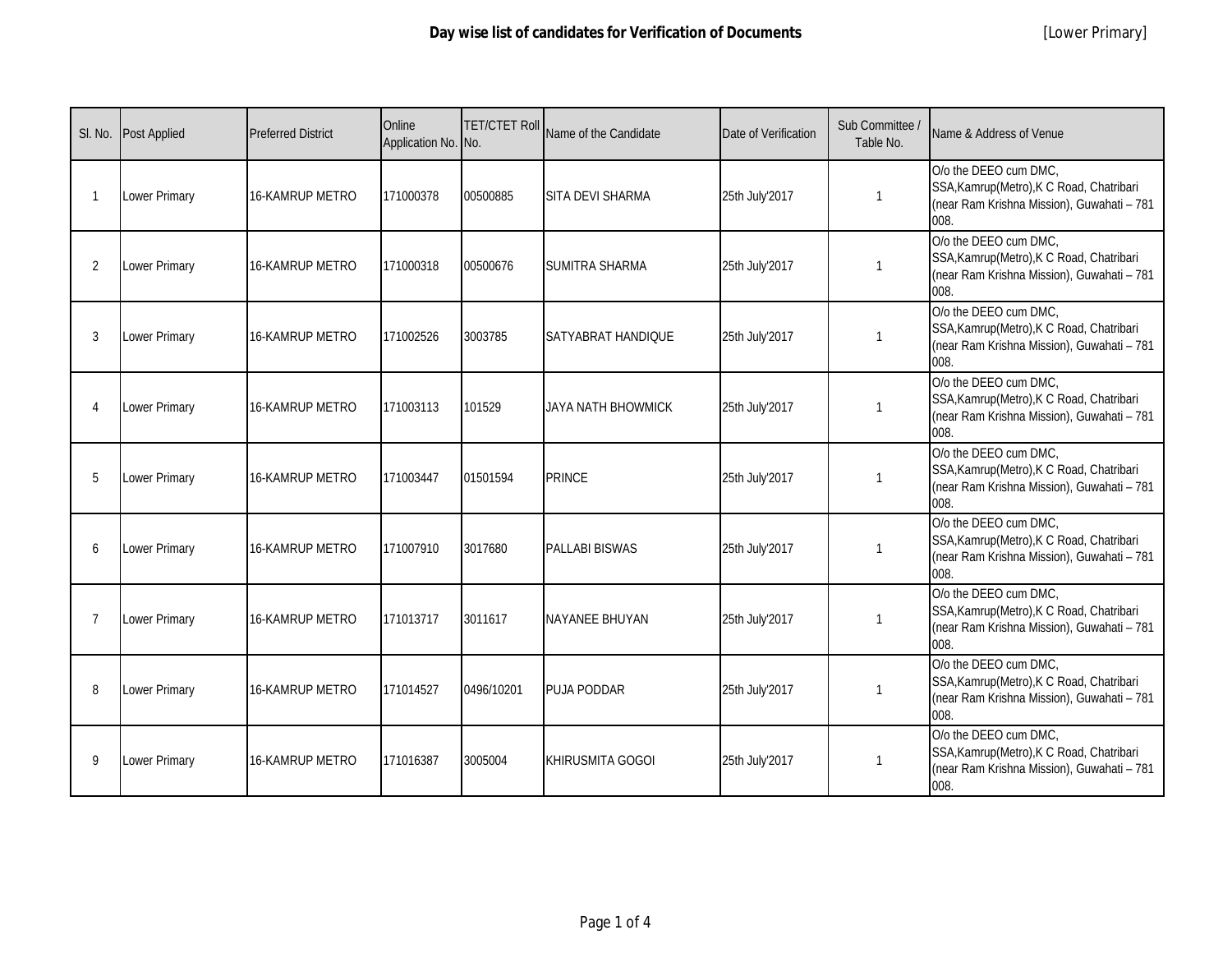|    | SI. No. Post Applied | <b>Preferred District</b> | Online<br>Application No. No. | <b>TET/CTET Roll</b> | Name of the Candidate    | Date of Verification | Sub Committee /<br>Table No. | Name & Address of Venue                                                                                                  |
|----|----------------------|---------------------------|-------------------------------|----------------------|--------------------------|----------------------|------------------------------|--------------------------------------------------------------------------------------------------------------------------|
| 10 | <b>Lower Primary</b> | <b>16-KAMRUP METRO</b>    | 171020200                     | 00502570             | <b>MANDAKINI ROY</b>     | 25th July'2017       | $\mathbf{1}$                 | O/o the DEEO cum DMC,<br>SSA, Kamrup (Metro), K C Road, Chatribari<br>(near Ram Krishna Mission), Guwahati - 781<br>008. |
| 11 | <b>Lower Primary</b> | <b>16-KAMRUP METRO</b>    | 171020581                     | 01509257             | <b>SHYAMCHAND</b>        | 25th July'2017       | $\mathbf{1}$                 | O/o the DEEO cum DMC,<br>SSA, Kamrup (Metro), K C Road, Chatribari<br>(near Ram Krishna Mission), Guwahati - 781<br>008. |
| 12 | Lower Primary        | <b>16-KAMRUP METRO</b>    | 171022618                     | 646424               | <b>INDIRA MUSHAHARY</b>  | 25th July'2017       | $\mathbf{1}$                 | O/o the DEEO cum DMC,<br>SSA, Kamrup (Metro), K C Road, Chatribari<br>(near Ram Krishna Mission), Guwahati - 781<br>008. |
| 13 | <b>Lower Primary</b> | <b>16-KAMRUP METRO</b>    | 171025597                     | 5609645              | <b>JABA KUMARI DAS</b>   | 25th July'2017       | 1                            | O/o the DEEO cum DMC,<br>SSA, Kamrup (Metro), K C Road, Chatribari<br>(near Ram Krishna Mission), Guwahati - 781<br>008. |
| 14 | Lower Primary        | <b>16-KAMRUP METRO</b>    | 171029813                     | 04705593             | <b>SAKTHIVEL</b>         | 25th July'2017       | 1                            | O/o the DEEO cum DMC,<br>SSA, Kamrup (Metro), K C Road, Chatribari<br>(near Ram Krishna Mission), Guwahati - 781<br>008. |
| 15 | Lower Primary        | 16-KAMRUP METRO           | 171030085                     | 01611096             | <b>ANTIMA</b>            | 25th July'2017       | $\mathbf{1}$                 | O/o the DEEO cum DMC,<br>SSA, Kamrup (Metro), K C Road, Chatribari<br>(near Ram Krishna Mission), Guwahati - 781<br>008. |
| 16 | Lower Primary        | <b>16-KAMRUP METRO</b>    | 171030600                     | 3005148              | <b>NAHLEEN BEGUM</b>     | 25th July'2017       | 1                            | O/o the DEEO cum DMC,<br>SSA, Kamrup (Metro), K C Road, Chatribari<br>(near Ram Krishna Mission), Guwahati - 781<br>008. |
| 17 | Lower Primary        | 16-KAMRUP METRO           | 171030799                     | 2602274              | <b>SMRITI REKHA BARO</b> | 25th July'2017       | 1                            | O/o the DEEO cum DMC,<br>SSA, Kamrup (Metro), K C Road, Chatribari<br>(near Ram Krishna Mission), Guwahati - 781<br>008. |
| 18 | <b>Lower Primary</b> | <b>16-KAMRUP METRO</b>    | 171033707                     | 621643               | <b>DURGESWARI TAYE</b>   | 25th July'2017       | 1                            | O/o the DEEO cum DMC,<br>SSA, Kamrup (Metro), K C Road, Chatribari<br>(near Ram Krishna Mission), Guwahati - 781<br>008. |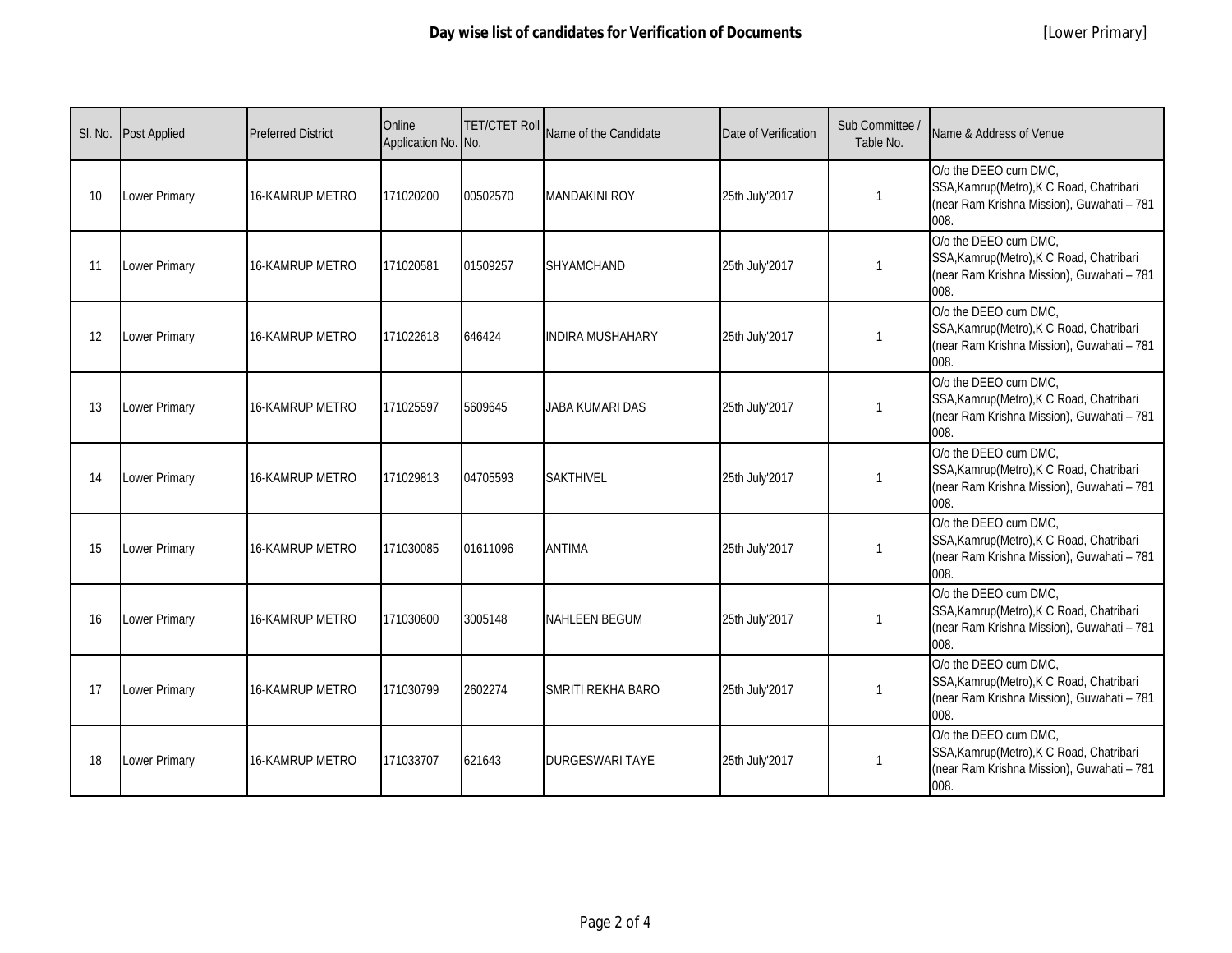|    | SI. No. Post Applied | <b>Preferred District</b> | Online<br>Application No. No. | <b>TET/CTET Roll</b> | Name of the Candidate     | Date of Verification | Sub Committee /<br>Table No. | Name & Address of Venue                                                                                                  |
|----|----------------------|---------------------------|-------------------------------|----------------------|---------------------------|----------------------|------------------------------|--------------------------------------------------------------------------------------------------------------------------|
| 19 | Lower Primary        | <b>16-KAMRUP METRO</b>    | 171034124                     | 677197.              | <b>RINKUMONI DOLEY</b>    | 25th July'2017       | $\mathbf{1}$                 | O/o the DEEO cum DMC,<br>SSA, Kamrup (Metro), K C Road, Chatribari<br>(near Ram Krishna Mission), Guwahati - 781<br>008. |
| 20 | Lower Primary        | 16-KAMRUP METRO           | 171034589                     | 01709148             | <b>VAISHALI SAINI</b>     | 25th July'2017       | $\mathbf{1}$                 | O/o the DEEO cum DMC.<br>SSA, Kamrup (Metro), K C Road, Chatribari<br>(near Ram Krishna Mission), Guwahati - 781<br>008. |
| 21 | Lower Primary        | 16-KAMRUP METRO           | 171035958                     | 05000053             | HIRAMAYA THAPA            | 25th July'2017       | $\overline{2}$               | O/o the DEEO cum DMC,<br>SSA, Kamrup (Metro), K C Road, Chatribari<br>(near Ram Krishna Mission), Guwahati - 781<br>008. |
| 22 | Lower Primary        | 16-KAMRUP METRO           | 171038727                     | 652673               | PALLABI HAZARIKA          | 25th July'2017       | $\overline{2}$               | O/o the DEEO cum DMC,<br>SSA, Kamrup (Metro), K C Road, Chatribari<br>(near Ram Krishna Mission), Guwahati - 781<br>008. |
| 23 | <b>Lower Primary</b> | <b>16-KAMRUP METRO</b>    | 171038896                     | 3014159              | <b>KANAKLATA BARMAN</b>   | 25th July'2017       | $\overline{2}$               | O/o the DEEO cum DMC,<br>SSA, Kamrup (Metro), K C Road, Chatribari<br>(near Ram Krishna Mission), Guwahati - 781<br>008. |
| 24 | <b>Lower Primary</b> | <b>16-KAMRUP METRO</b>    | 171039117                     | 653858               | <b>PRATAP SARKAR</b>      | 25th July'2017       | $\overline{2}$               | O/o the DEEO cum DMC,<br>SSA, Kamrup (Metro), K C Road, Chatribari<br>(near Ram Krishna Mission), Guwahati - 781<br>008. |
| 25 | Lower Primary        | <b>16-KAMRUP METRO</b>    | 171039394                     | 3801281              | <b>NAYAN JYOTI KAKATI</b> | 25th July'2017       | $\overline{2}$               | O/o the DEEO cum DMC,<br>SSA, Kamrup (Metro), K C Road, Chatribari<br>(near Ram Krishna Mission), Guwahati - 781<br>008. |
| 26 | Lower Primary        | 16-KAMRUP METRO           | 171040619                     | 643215               | <b>BORNALI BORI</b>       | 25th July'2017       | $\overline{2}$               | O/o the DEEO cum DMC,<br>SSA, Kamrup (Metro), K C Road, Chatribari<br>(near Ram Krishna Mission), Guwahati - 781<br>008. |
| 27 | Lower Primary        | 16-KAMRUP METRO           | 171041681                     | 3015964              | <b>MALAYA NEOG</b>        | 25th July'2017       | $\overline{2}$               | O/o the DEEO cum DMC,<br>SSA, Kamrup (Metro), K C Road, Chatribari<br>(near Ram Krishna Mission), Guwahati - 781<br>008. |